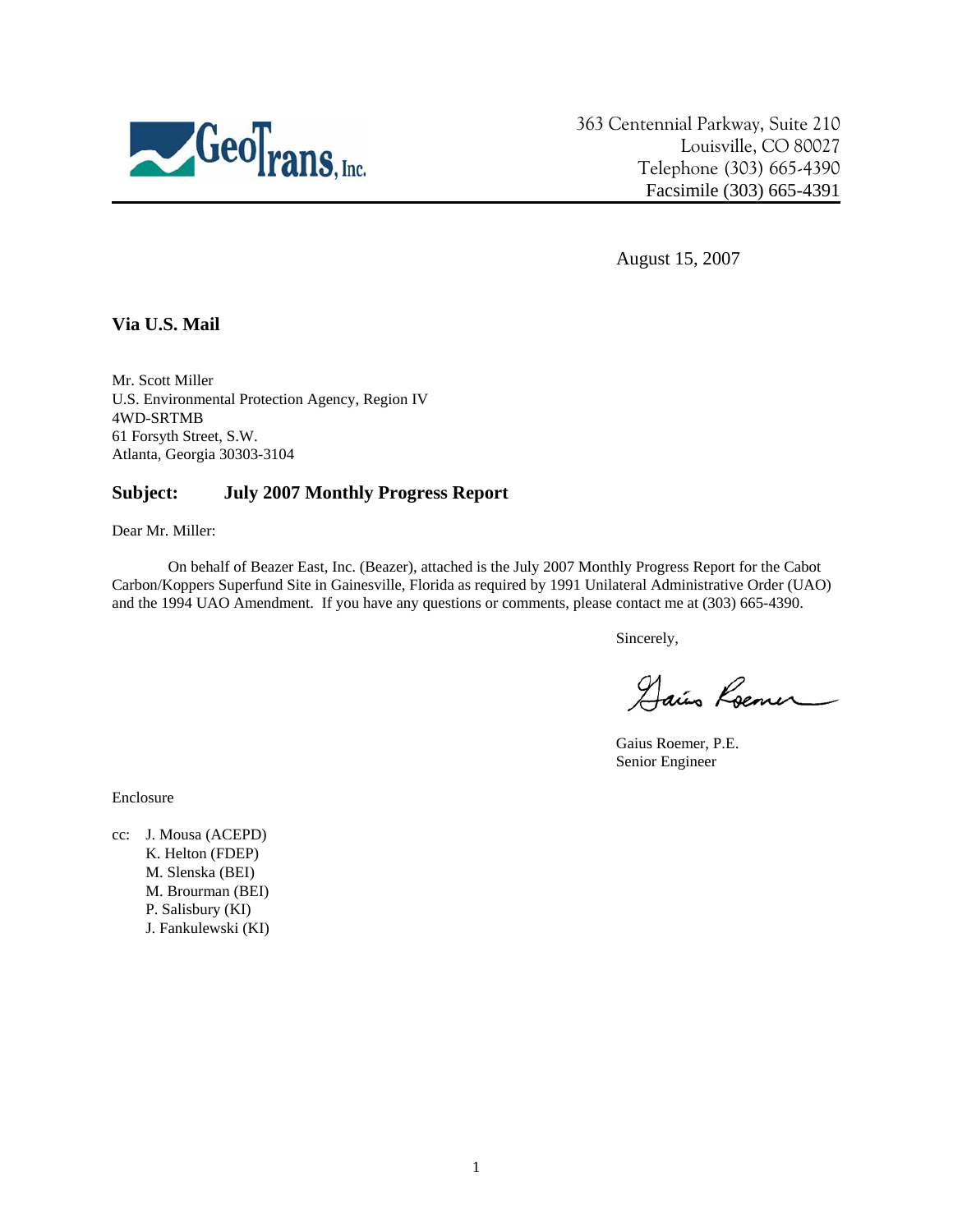# **July 2007 MONTHLY PROGRESS REPORT Cabot Carbon/Koppers Superfund Site GAINESVILLE, FLORIDA**

#### **1. DESCRIPTION OF ACTIONS TAKEN TO COMPLY WITH THE UNILATERAL ADMINISTRATIVE ORDER (MARCH 1991) AND ESTIMATE OF THE PERCENTAGE OF THE RD/RA COMPLETED:**

- Beazer's Operation and Maintenance (O&M) Contractor performed routine treatment plant operation and maintenance services for the ground water remedial system.
- Second Five-Year Review Report recommendations are being performed through 2007.

#### **2. SUMMARY OF RESULTS OF SAMPLING AND TESTS AND ALL OTHER DATA DURING THE MONTH:**

- Instantaneous flow rates and totalizer volumes were measured in each extraction well.
- 9.35 gallons of NAPL were bailed from the Hawthorn Group wells during the past month, and a total of 190.51 gallons have been bailed since the start of the NAPL recovery program in June 19, 2004. The two-week recovery schedule was started October 25, 2005.
- A total of 766,000 gallons of ground water were recovered by the existing extraction system, treated and discharged to the Gainesville Regional Utilities (GRU) during this past month (operating period of 679.7 hours). The average recovery rate for the month was approximately 18.8 gallons per minute (gpm).

#### **3. SUMMARY OF ALL PLANS, REPORTS, DELIVERABLES AND PROCEDURES COMPLETED:**

- Completed monthly maintenance check.
- Inspected piezometers, extraction wells, piping, valves, treatment plant vessels and controls, buildings and grounds.
- Cleaned meters and static mixer.
- Repaired EW-5, EW-6, and EW-9 pumps.
- Replaced sampling port at PZ-2B and flow meter at EW-11.
- Completed redevelopment of Surficial Aquifer monitoring wells.
- Sampled FW-23C, FW-24B, FW-24C, and FW-4C.
- Submitted Hawthorn Well Installation Workplan Revision #2 to U.S. EPA.
- Completed disposal of 1,038 drums of IDW from LTZ drilling.

#### **4. PROJECTED WORK FOR THE NEXT MONTH (AUGUST 2007) WITH SCHEDULE CONSIDERATIONS:**

- Measure instantaneous flow rates and totalizer volumes for each extraction well.
- Continue NAPL removal from Hawthorn Group wells on a two-week schedule.
- Complete sampling of recently redeveloped Surficial Aquifer monitoring wells.
- Begin Hawthorn monitoring well installation.
- Submit 2007 First Semiannual Groundwater Monitoring Report
- Submit 2007 2nd Quarter Upper Floridan Aquifer Monitoring Report.
- Submit Surficial Aquifer redevelopment report.
- Begin Hawthorn NAPL recovery pilot test activities.
- Begin ISBS pilot test activities.
- Submit Surficial NAPL recovery pilot test workplan.